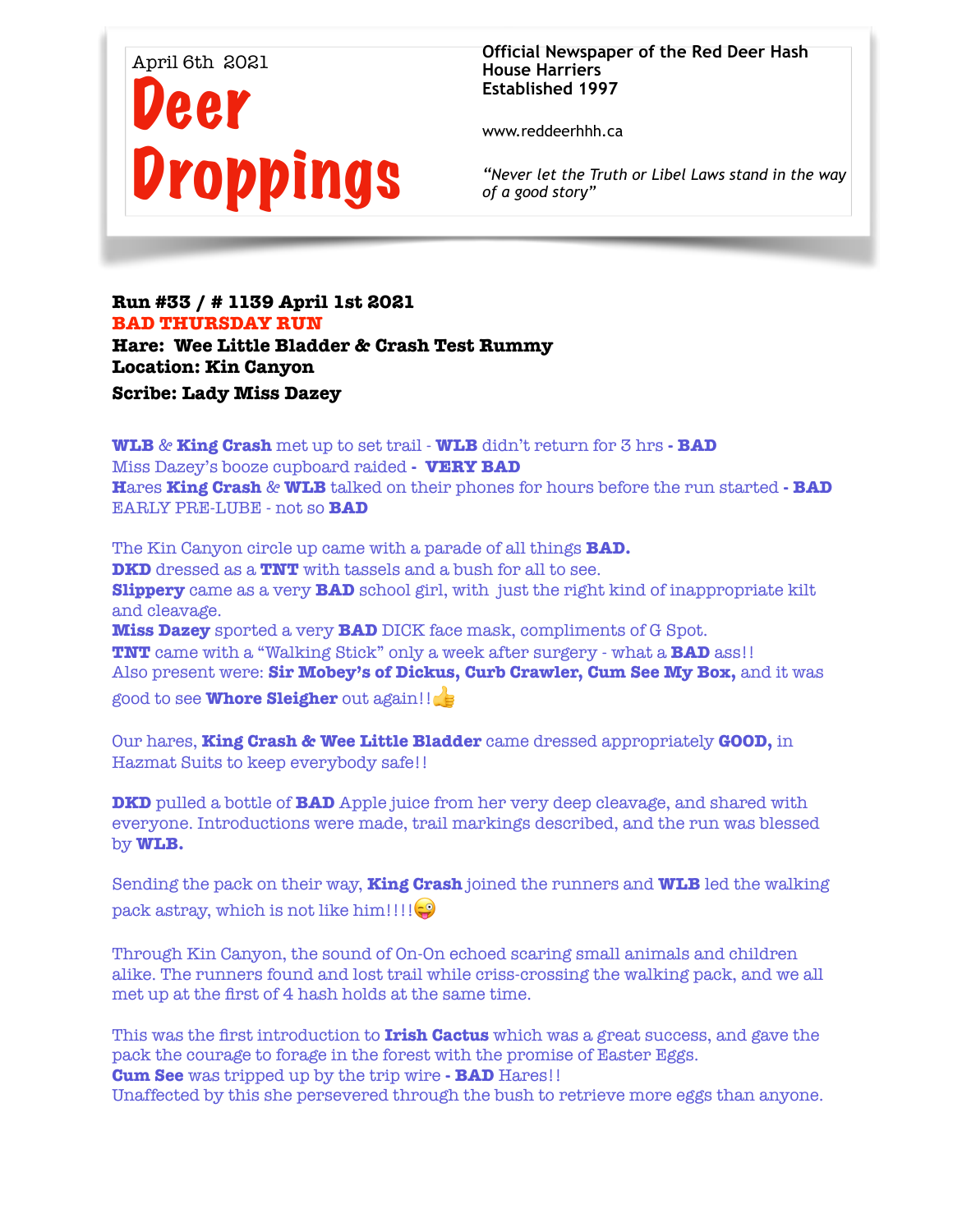12 Easter Eggs in all were found and **Slippery** and **Cum See** each won a mysterious prize, which would be revealed in the Circle Up later.

Everyone else had to be happy with jelly beans and chocolate eggs and **BAD** hare **Crash** discovered a brown bean which was **BAD**, but he eat it anyway!!

We were joined by some non-hasher white tailed wildlife who thought we were a bit strange and disappeared into the woods, followed by the runners.





On-On to the next hash hold and a visit to the Jehovah's Witness church, where we were met by **Ken** who had come to retrieve bad ass **TNT** & "stick".

More **IRISH CACTUS** was consumed, I'm afraid!!!!!

**DKD & Slippery** strutted their stuff (and more) for a photo op and On-On was called to drag them away from the camera.



The walking pack took a short cut across Bower Mall parking lot and they found the next hash hold at The Legion (sort of a church, I suppose). The running pack had split between short cutting bastards and trail followers, and

eventually we all met up for more "**Cactus Irish** shot thingies!!" No eggs to find this time and On-On was called as the light was fading.

By this time we were very much the half cut, sauntering hash. **BAD Crash** ran on ahead to unload a cooler with copious amounts of booze, for our 4th and final HH, across from some church that I don't remember the name!!! $(\cdot)$ 

The hashers were sent into the woods to hunt for more eggs. They found the remnants of a Homeless camp, and **Cum See** disappeared and was heard screaming and complaining of little pricks (she must be used to big ones) and she emerged bedraggled, smiling and clutching a handful of eggs!!

**DKD** had a pee break (unusual for her) in the woods and found a winning prize! Life was good.



The pack walked to the hash hold with promises of a share of **BAD Crash's** wiener!!!

Punishments and prizes were enjoyed around a huge fire and the winners of the egg hunt were given yes you guessed it - **SHOOTERS!!! Slippery, DKD**, and **Cum See** (who